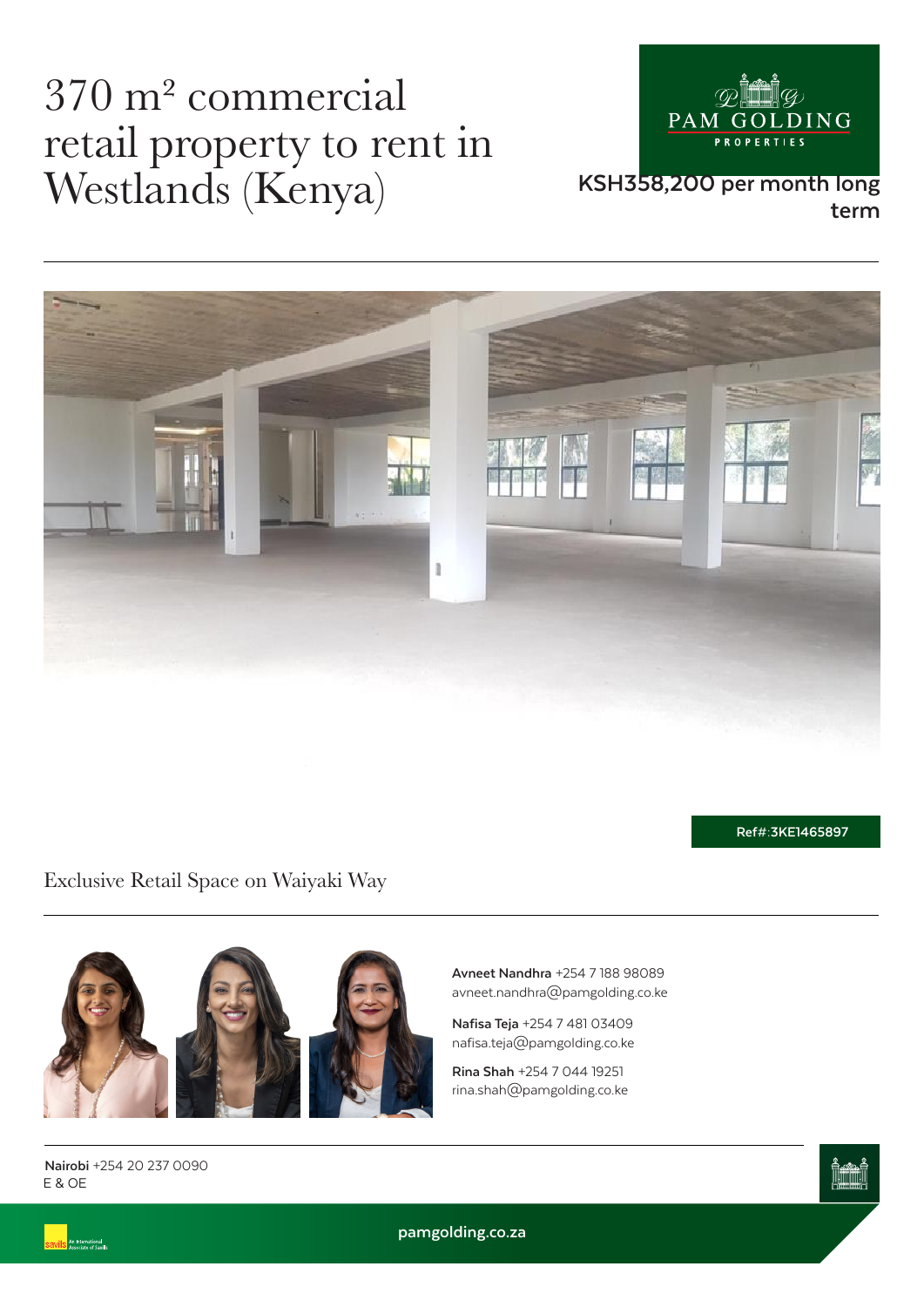## 370 m² commercial retail property to rent in Westlands (Kenya) KSH358,200 per month long



# **term**

Delta Office Suites is strategically located Off Waiyaki Way and is a unique boutique style office complex that enjoys scenic views, tranquility and the strategic location that Waiyaki Way has to offer. This retail space is an ideal location for a restaurant, that can open up to a terrace area, or can also be used as a show room. The space can be taken up as a whole, or split in to two separate units. SPACE AVAILABLE:<br>3.980 SO.FT. / 7.960 SO.FT. TERRACE: 1.455 SO.FT. PRICE: KES 90 PER SO.FT. 3,980 SQ.FT. / 7,960 SQ.FT. TERRACE: 1,455 SQ.FT. PRICE: KES 90 PER SQ.FT.<br>TERRACE PRICE: KES 70 PER SQ.FT. SERVICE CHARGE: KES 17 PER SQ FOOT RENT W/SERVICE: TERRACE PRICE: KES 70 PER SQ.FT. SERVICE CHARGE: KES 17 PER SQ FOOT RENT W/SERVICE: KES 152.445 + VAT / MONTH PARKING: KES 10.000 PER BAY Call us today for a viewing. KES 10,000 PER BAY Call us today for a viewing.







**pamgolding.co.za**